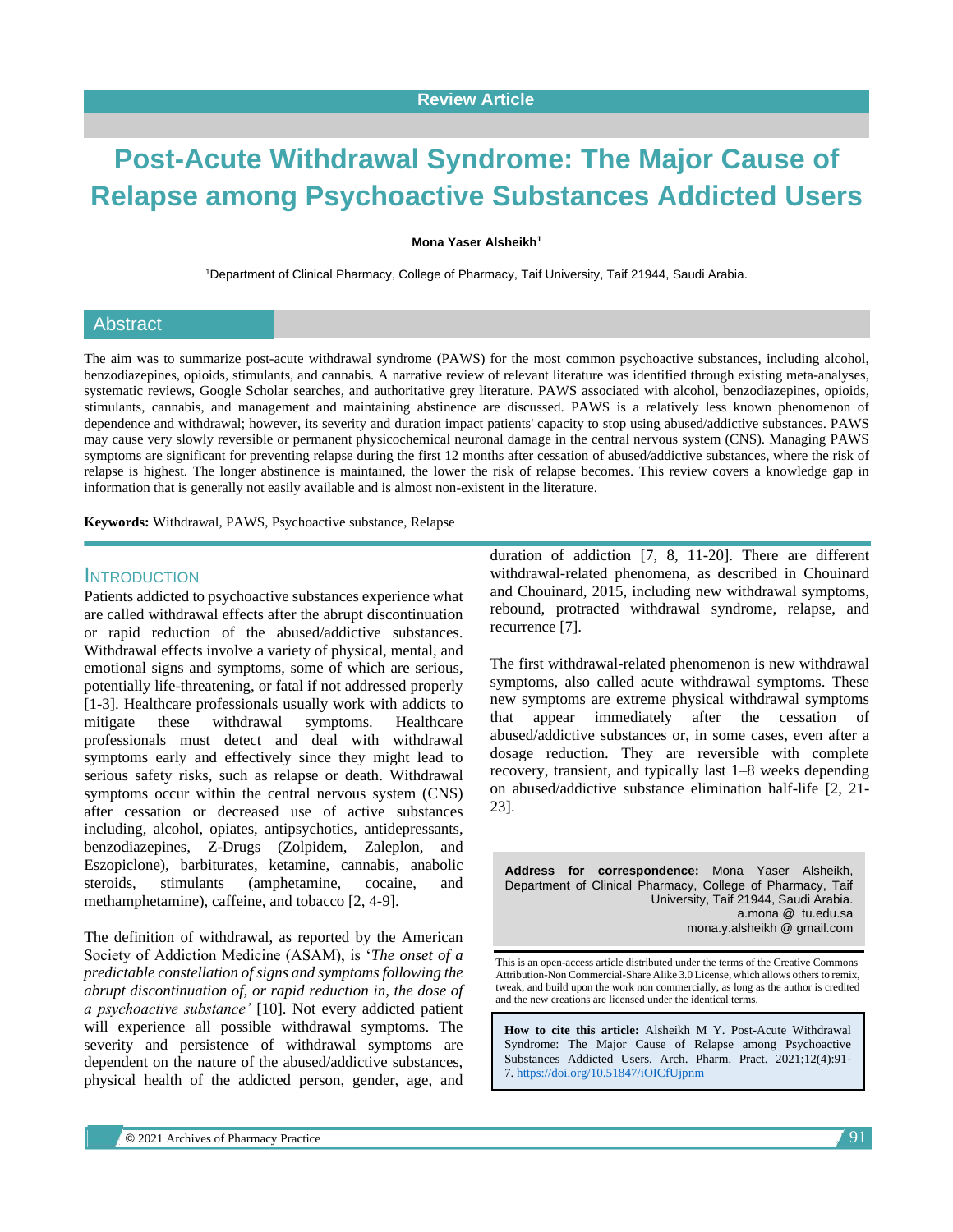The second withdrawal-related phenomenon is a rebound, in which patients experience recurrence of signs and symptoms of the treated disorder that are more severe than before therapy. Rebound symptoms are also transient, short-lasting, and reversible with complete recovery [21-24]. However, relapse phenomenon is when patients experience returns of signs and symptoms of the original disorder after a remission due to natural causes or cessation of therapy, while recurrence phenomenon is when patients experience a new episode of the original disorder [7, 8, 23, 25].

Another withdrawal phenomenon is called post-acute withdrawal syndrome (PAWS), which has also been termed as protracted withdrawal syndrome, protracted abstinence syndrome, persistent/chronic withdrawal, persistent postwithdrawal disorder, prolonged withdrawal syndrome, extended withdrawal, late withdrawal, long-term withdrawal, post-use syndrome, sobriety-based symptoms, and subacute withdrawal syndrome [8, 23, 26]. Published evidence on PAWS is sparse. In this article, we present a brief condensed review of PAWS for the most common substances of abuse and addiction; this fills a gap in knowledge of information usually not readily available and is hardly existent in the literature. This review is not pre-registered on a publicly available platform and thus the results should be considered exploratory.

PAWS is a relatively less known withdrawal phenomenon. It was described by Gorski and Miller, 1986 as a biopsychosocial syndrome that is caused by CNS damage due to substance dependence and the psychosocial stress of coping with life without the use of abused/addictive substances [27]. PAWS makes staying sober and clean a seriously challenging part of the recovery process. The symptoms of PAWS might become a major risk factor for relapse because of their negative repercussions on physical, spiritual, emotional, and mental well-being [7, 8, 25-29]. Around 90% of recovering opioid addicts experience some level of PAWS, which also affects around 75% of recovering alcoholics and psychotropic abusers [30].

The peak onset of PAWS symptoms is within 4–6 weeks or later after cessation of a substance depending on the abused/addictive substances and the duration of abuse. The most distinguishing characteristic of PAWS is its duration. The PAWS symptoms refer to a set of impairments that can last much longer than during the acute withdrawal phase, from 6 months up to 2 years, and sometimes irreversible as a newly emerging disorder depending on abused/addictive substances elimination half-life. Unfortunately, there is no well-defined timeframe for the duration of PAWS. Typically, the process of brain recalibration after neuroadaptations in neurotransmitter systems and brain regions might take anywhere from 6 months to 2 years before the brain generates endorphins and dopamine normally again [8, 23, 26, 29-32].

PAWS is a multifaceted syndrome without a specific cause. The exact factors that cause PAWS symptoms are still being studied; however, these symptoms are frequently triggered by stress or events involving people, places, or things that remind the addict of using the abused/addictive substances [29, 30]. Moreover, there are some theories about the possible causes of PAWS, including the neuroadaptations in neurotransmitter systems and brain regions resulting in physicochemical neuronal damage, nutritional deficiencies, stress, habit, and undiagnosed mental disorders that all occurred during addiction, that may negatively affect the body's ability to function properly and normally [20, 25, 31, 33-35].

Fewer physical symptoms but more extensive psychological and emotional withdrawal symptoms occur during the beginning phase of PAWS than in the acute withdrawal phase [8, 23, 26]. The PAWS symptoms can feel like waves or have "up and down" rollercoaster effects, which appear and disappear unexpectedly. These PAWS waves may strike at any time and without previous warning. With time, the waves become less frequent with much longer positive intervals in between as addicts progress toward long-term recovery [20, 29].

Not every patient in recovery experiences PAWS; some patients experience no symptoms after the acute withdrawal phase, whereas others have persistent symptoms [26]. The time of onset, severity, and persistence of the withdrawal symptoms involved in PAWS vary, fluctuate and are dependent on the type of abused/addictive substances, pharmacokinetic variables, dose and route of administration, physical size and health of the addicted person, gender, age, duration of active addiction, and the use of concomitant treatments [7, 8, 11-20, 36, 37].

PAWS symptoms are divided into six different symptom clusters: absentmindedness, difficulty thinking, restless sleep, difficulty regulating emotions, decreased physical coordination, and stress sensitivity [27]. The most common PAWS symptoms include cognitive impairment, sexual impairment, gastrointestinal disturbances, headache, anxiety, panic, mood swings, depression, psychosis, stress sensitivity, irritability, chronic pain, fatigue, urges/cravings, sleep disturbances/insomnia, issues with fine sensory and motor coordination, and lack of initiative [23, 29].

Although many of the symptoms of PAWS are similar to those of depression, PAWS symptoms are predicted to improve over time [27]. Unlike the acute withdrawal phase, which has specific symptoms for each addiction, PAWS symptoms tend to be comparable across different abused substances but not identical. Each class of psychoactive substance has distinct effects on the brain [26, 27]. There are some classes of substances that are more commonly associated with PAWS symptoms than others. Though many are described below, the following list of substances is not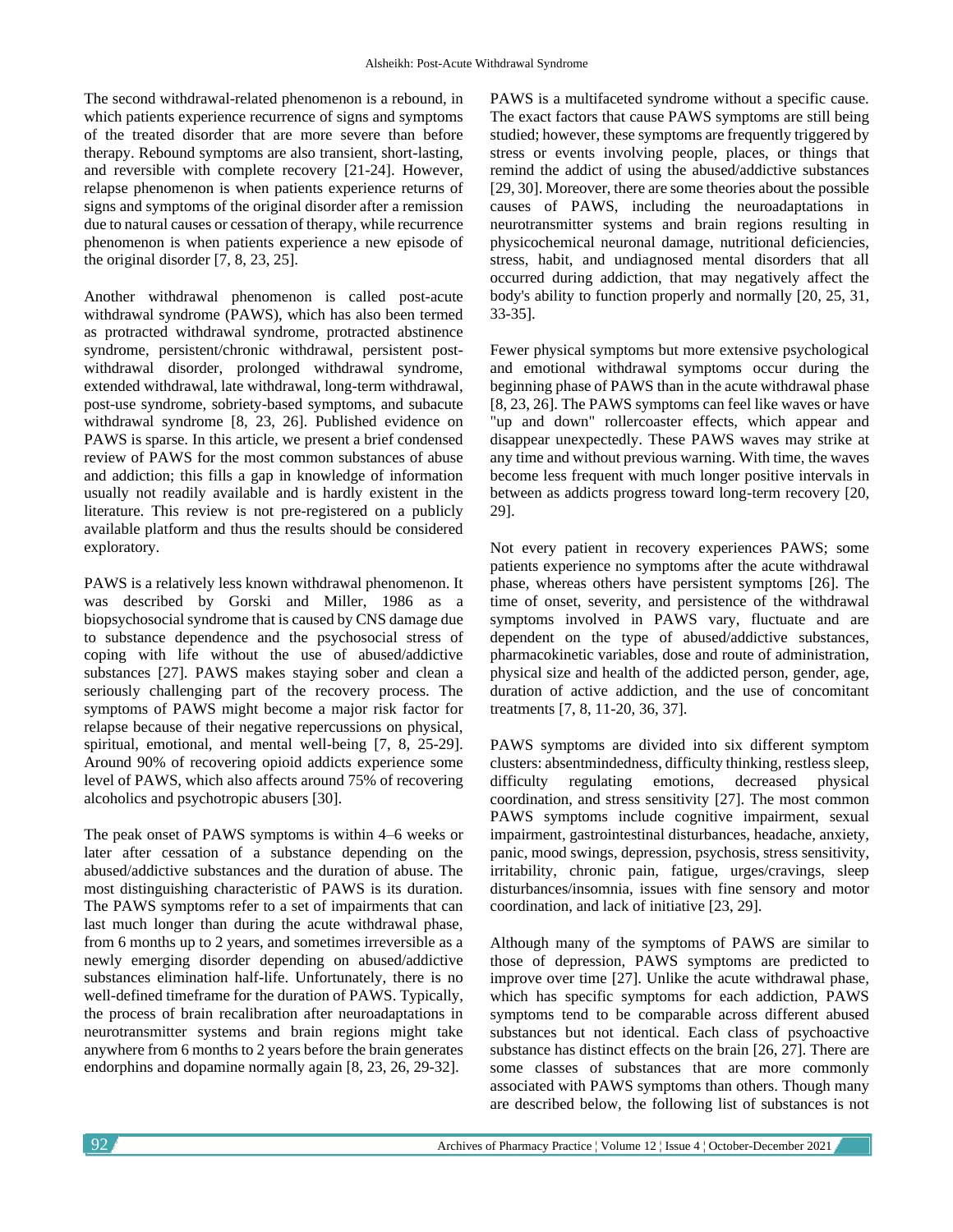exhaustive. There also may be other substances that are associated with PAWS symptoms but have not yet been recognized [26, 38].

## *Alcohol PAWS*

Alcohol is a CNS depressant. It acts by enhancing the effect of γ-aminobutyric acid (GABA) on γ-aminobutyric acid A (GABAA) neuroreceptors, resulting in neurochemical imbalance by decreasing overall brain excitatory neurotransmitters, glutamate. Glutamate acts through the Nmethyl-D-aspartate (NMDA) neuroreceptor, which is inhibited by alcohol consumption. Chronic alcohol consumption causes a compensatory reduction of GABAA neuroreceptor sensitivity to GABA and up-regulation of NMDA neuroreceptors [6, 39].

Alcohol is lipid-soluble and highly concentrated in the brain, so sudden cessation of long alcohol consumption causes brain hyperexcitability because neuroreceptors, which are previously inhibited by alcohol, are no longer inhibited. Brain hyperexcitability clinically manifests as anxiety, agitation, irritability, and tremors. Severe brain hyperexcitability can induce delirium tremens (seizures and psychosis), increase the risk of PAWS, and can be potentially fatal [6, 20, 40].

PAWS symptoms associated with alcohol use disorder were first defined in the 1990s, even though people have been struggling with alcohol addiction for much longer [20]. PAWS symptoms peak around 4–8 weeks from cessation and last from a few weeks up to 2 years depending on the intensity of the alcohol consumption [26, 41]. PAWS symptoms occur in cyclical waves. Recovering alcoholics may feel good one day and the next they are tormented by poor energy and severe alcohol cravings. These unpredictable withdrawal cyclical waves may make it difficult to resist relapse. Typically, each PAWS cyclical wave lasts only a few days at a time. If a recovering alcoholic can maintain his/her abstinence and sobriety throughout that time, the symptoms will typically disappear quickly [41].

Common PAWS symptoms associated with alcohol use disorder include anxiety, protracted insomnia, sleep disturbances, cognitive impairment, severe cravings, chronic nausea, dizziness, irritability and emotional outbursts, low energy, increased accident proneness, and delayed reflexes [26, 39, 41, 42]. Tapering alcohol consumption can be helpful for long-term users in reducing the intensity of acute withdrawal, but not the probability of PAWS, and in regulating the body's reactions during recovery [38].

## *Benzodiazepines PAWS*

According to the U.S. Drug Enforcement Administration (DEA), benzodiazepines (BZDs) are classified as Schedule IV controlled substances, including alprazolam, clonazepam, temazepam, lorazepam, and diazepam [37]. BZDs are approved by the U.S. Food and Drug Administration (FDA) to treat insomnia, generalized anxiety disorder, seizure disorders, muscle tensions, social phobia, and panic disorder. Like alcohol, BZDs act by enhancing the function of the GABAA receptor, the main inhibitory neurotransmitter in the CNS [43-45]. The long-term use of BZDs could result in physicochemical neuronal changes, such as cortical atrophy, which may be permanent or only very slowly reversible. This is because BZDs, like alcohol, are lipid-soluble, highly concentrated in the brain, and disrupt the function of the cerebral cortical, cerebellar, and limbic systems [44].

People recovering from abusing BZDs appear to experience PAWS more often and for longer periods than other people recovering from abusing other substances [46]. About 40% of people who have been using BZDs for more than six months may experience moderate to severe withdrawal syndrome, whereas the remaining 60% will experience a very mild withdrawal syndrome [45]. The exact mechanism of BZDs withdrawal symptoms is still mostly unknown; however, there is some evidence indicating down-regulation of BZDs binding sites in the GABAA complex, sudden reduction of dopamine, and increased calcium flow and serotonin activity during withdrawal [43, 45].

According to the DEA classification, BZDs have a low potential for abuse and a low risk of dependence and withdrawal. However, there is evidence to refute this classification [45]. Physical dependence and withdrawal symptoms are very prevalent with BZDs and may begin in just a few weeks, even while strictly adhering to therapeutic doses and directions. BZDs users tend to be the most at-risk of PAWS among other substances users [30, 45]. It has been estimated that 10–25% of chronic BZDs users experience symptoms of PAWS for years after cessation [36, 45]. Because of the similarities to alcohol in the body's reactions to BZDs, tapering BZDs consumption is not an effective strategy for preventing PAWS [38].

PAWS symptoms associated with BZD withdrawal are many and variable, including anxiety, depression, protracted insomnia, fatigue, panic and psychotic reactions, cognitive impairment, formication, hyperventilation, cravings, motor phenomena (i.e., weakness, jerks, spasms, muscle pain, tremor, shaking attacks, painful cramps), sensory phenomena (i.e., tinnitus, paresthesia, tingling, deep or burning pain in limbs, numbness, strange skin sensations, feeling of inner trembling or vibration), and gastrointestinal symptoms (food intolerance and flatulence) [26, 36, 42, 46, 47].

Some of the symptoms of PAWS associated with BZDs mimic anxiety and panic disorders, making it difficult for patients who have taken BZDs for anxiety and panic disorders to quit taking them [26, 45, 48]. Typically, the symptoms of PAWS begin 4–6 weeks after medication cessation and last 6–12 months; however, some symptoms, such as anxiety, insomnia, fatigue, and cravings, may continue up to two years [36].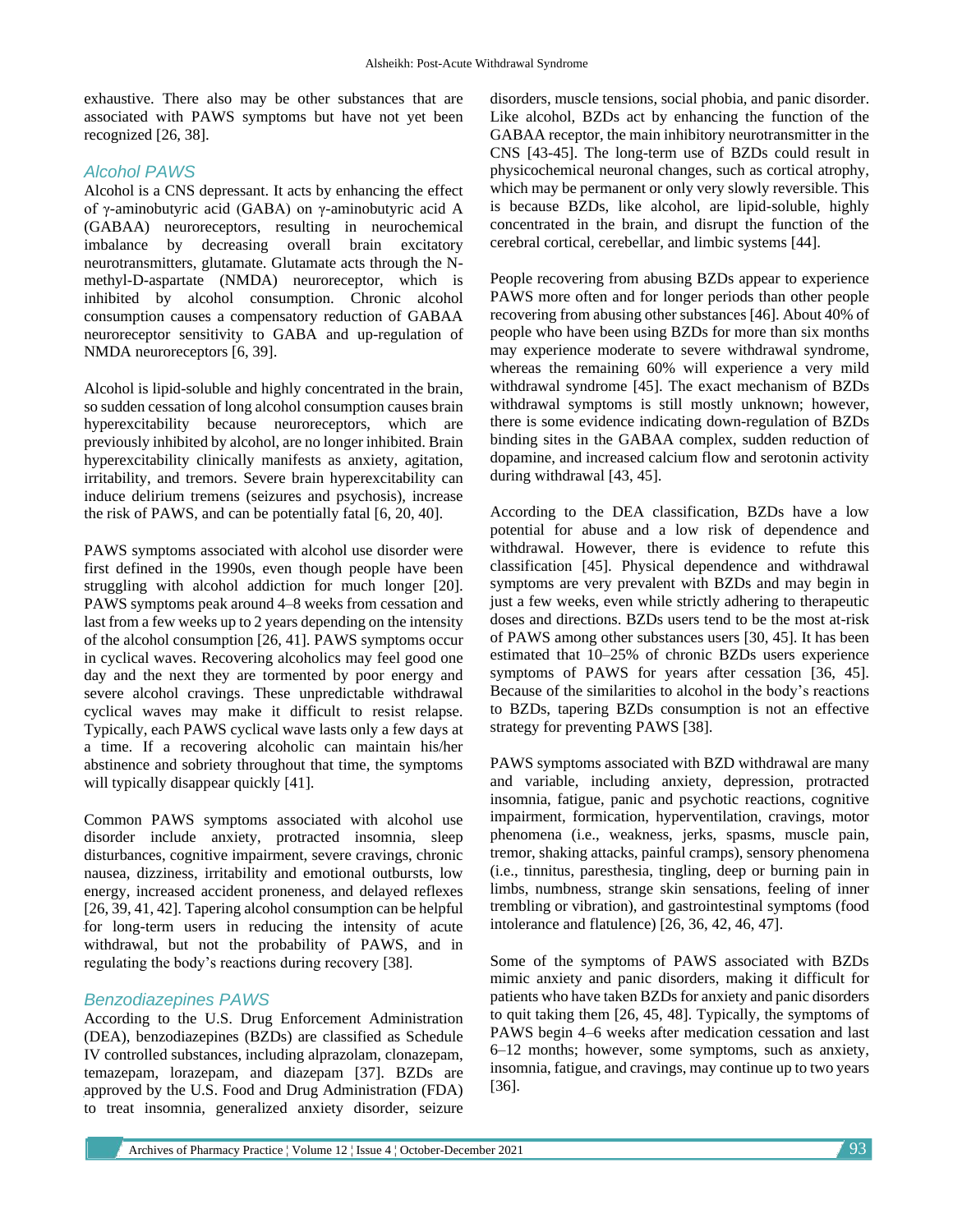## *Opioids PAWS*

Opioids refer to a broad class of drugs including heroin, hydrocodone, oxycodone, oxymorphone, morphine, fentanyl, and codeine that interact with opioid receptors on nerve cells in the brain and nervous system to produce pain relief, euphoria, and reduction of emotional distress [37, 49]. According to the U.S. DEA, opioids are classified into five distinct schedules depending on the potential for abuse or dependency, of which Schedule I represents the highest potential for abuse and is not legal, and Schedule V represents the least potential for abuse [37].

Opioids are the most harmful substance worldwide, with an estimated death rate increasing by 71 percent [50]. Chronic opioid consumption causes neuroadaptations in neurotransmitter systems (dopamine and glutamate) and brain areas (the ventral tegmental area and the prefrontal cortex), all of which are implicated in the manifestation of the opioid withdrawal syndrome's unpleasant consequences [51, 52].

PAWS symptoms associated with opioid withdrawal are more likely to occur in people who experience the full intensity of acute withdrawal symptoms [20]. PAWS symptoms for opioid abuse include anxiety, fatigue, insomnia, sleep disturbances, opioid cravings, memory problems, depression, inability to think, dysphoria, irritability, palpitations, nausea, stomach cramps, periodic diarrhea, and hypomania [8, 26, 52]. In some cases, symptoms such as fatigue, insomnia, and anxiety can last from weeks up to 6—9 months following withdrawal from opioids [8]. It has been reported that PAWS symptoms for morphine users generally began between 6—9 weeks following the acute withdrawal phase and persist until 26–30 weeks. PAWS symptoms associate with morphine use include hypotension, bradycardia, hypothermia, miosis, and hyposensitivity of the respiratory center to carbon dioxide [53]. People in recovery from heroin addiction have impairments in executive control functions that can last for months after the acute withdrawal episode has passed [52].

## *Stimulants PAWS*

Psychostimulants, including cocaine, amphetamines, and methamphetamines, are a class of substances that exert their action through excitation of the CNS to enhance mental alertness, concentration, and energy with positive mood properties, euphoria, and arousal attitude as well as reduction of drowsiness and fatigue [37, 54]. Among the illicit psychostimulants, cocaine and amphetamines are the most commonly abused substances [37]. It has been reported that the percentage of people who abuse or are addicted to psychostimulants is greater than those who are abused or are addicted to opioids in the USA [55]. The hallmark of cocaine addiction and the critical concern in its treatment is the high rate of relapse after recovery [56].

In general, the mechanism of action of psychostimulants is to increase the activity of the neurotransmitters, such as dopamine, adrenaline, noradrenaline, and serotonin. Although amphetamines and methamphetamines act to increase the release of monoamines, cocaine inhibits monoamine reuptake and blocks sodium channel activity. [54, 57]. Chronic psychostimulant consumption causes neuroadaptations in neurons that release the excitatory neurotransmitter glutamate [56, 58].

Psychostimulant substances provide some of the most compelling evidence that PAWS is a real medical disorder that may last for weeks to months, and not just an extension of acute withdrawal. Animal and human research has proven that the amphetamine and methamphetamine withdrawal syndrome may be persistent and tend to be more severe than cocaine withdrawal [31, 59, 60].

It has been reported that emotion regulation difficulties and impulse control disorders are the most common symptoms of PAWS associated with cocaine withdrawal and may last up to 4 weeks after sobriety [61]. On the other hand, long-term issues with executive control function were reported as symptoms of PAWS associated with methamphetamines withdrawal [31, 62].

Other psychological symptoms of PAWS associated with psychostimulants withdrawal include fluctuations in mood and energy levels, paranoia, extreme fatigue, agitation, anxiety, irritability, restlessness, major depression/dysphoria, lacking energy and anhedonia, cravings, and disturbed sleep [20, 26, 31, 42, 54]. These PAWS symptoms, like those induced by other addictive substances, are caused by neuroadaptations in neurotransmitter systems to long-term psychostimulants use, and they can take months or even years to overcome [54].

## *Cannabis PAWS*

Cannabis (marijuana) is the most widely used illegal psychoactive substance worldwide [9, 50, 63]. According to the DEA classification, cannabis is classified as a Schedule I drug, which has the highest potential for abuse and is not legal to use except for medical purposes in some states [37]. Cannabis is a psychoactive substance, and its primary psychoactive component is δ-9-tetrahydrocannabinol (THC). THC acts on the endocannabinoid system in the brain and other body tissues by binding to two distinct kinds of cannabinoid (CB) receptors on cell membranes (cannabinoid 1 (CB1) receptor and cannabinoid 2 (CB2) receptor) and inhibiting neurotransmission in acetylcholine, GABA, and glutamatergic pathways [63-65]. Chronic cannabis consumption is linked to CB1 receptor function desensitization and down-regulation in the brain [64, 66].

Although cannabis is infrequently psychologically addictive, chronic cannabis consumption may cause withdrawal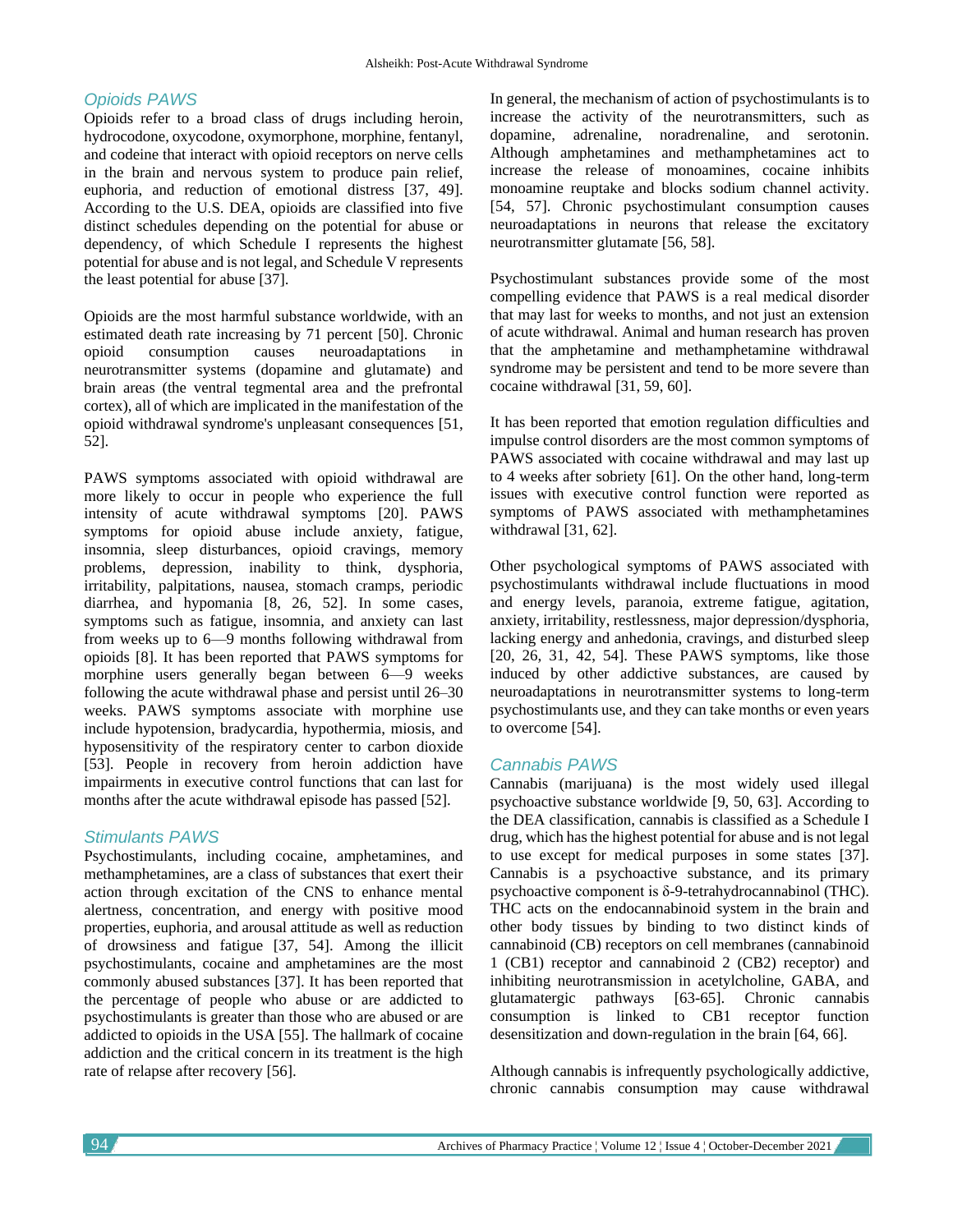symptoms after cessation [67-71]. The withdrawal was experienced by those using cannabis less than daily. There is reliable scientific evidence that cannabis withdrawal symptoms happen in ~90% of the people diagnosed with cannabis dependence [68, 69] and those who used cannabis less than daily [72]. Cannabis withdrawal does not usually cause major medical or psychological disorders, as it does in some alcohol, opiate, or benzodiazepine withdrawals [69]. It is not life-threatening but may lead to relapse in someone who truly wants or needs to quit, and this is a legitimate focus of management efforts. Cannabis-recovered users have relapse rates that are comparable to other substances of addiction [63, 73-76].

It has been reported that the severity of withdrawal is positively correlated to the intensity of cannabis consumption before the abrupt cessation [67, 68, 72]. Cannabis withdrawal symptoms might last anywhere from 1.5 weeks to over a year [72]. Sleep disturbance with vivid nightmares may last up to 45 days or more as well as other common symptoms of PAWS associated with cannabis withdrawal such as aggression, weight loss, irritability, nervousness, anxiety, depression, and restlessness [16, 26, 66-68, 70, 71].

#### *PAWS Management and Maintaining Abstinence*

Although it is clinically challenging to avoid PAWS because of its unpredictable and fluctuating symptoms, these symptoms can be efficiently managed with professional oversight and medical interventions [29]. Initial and rapid reduction of PAWS symptoms helps recovered patients resist an early relapse [77]. According to American Addiction Centers, managing PAWS symptoms is crucial for preventing relapse where the risk of relapse is highest in the first 12 months after cessation. The longer abstinence is maintained, the lower the risk of relapse becomes [3].

The duration of PAWS symptoms management may vary from months to years [36, 78]. Outpatient management is suitable for patients with mild to moderate PAWS who have no significant concomitant psychiatric and medical disorders and have a support person willing to monitor their progress carefully. On the other hand, inpatient management is a demand for patients with severe complications [42, 79].

An evidence-based post-withdrawal plan with access to resources such as psychological supports and/or pharmacotherapies would be effectively helpful in managing the symptoms of PAWS and maintaining abstinence [26, 30]. Psychological supports, such as support groups, motivational enhancement, counseling, cognitive-behavioral therapy (CBT), and mutual aid may be needed to minimize withdrawal distress, which mitigates the likelihood of patient abstinence and treatment compliance [36, 42, 51, 73, 74, 78- 80].

Patients can often achieve abstinence without the need for pharmacotherapies; however, the threshold for the pharmacotherapies varies among abused/addictive substances. Pharmacotherapies often involve substituting a long-acting medication for the abused/addictive substance, then progressively tapering its dosage. Appropriate substitute outpatient medications must be administrated orally, have a low potential for abuse and overdose, and have a low incidence of side effects [42].

It has been reported that citalopram significantly reduces the severity of PAWS symptoms in patients with heroin addiction. It shows a reduction of heroin craving symptoms and anxiety during the first and second week of the treatment [77]. In addition, naltrexone helps to reduce cravings in patients with opioid addiction [20]. Acamprosate and naltrexone have also been found to be effective in managing some PAWS symptoms in recovered alcoholics [20, 30, 40, 81]. Previous studies showed flumazenil might be useful in decreasing feelings of hostility and aggression in patients with PAWS symptoms associated with BZD withdrawal [45, 82]. In 2001, Lader found that treatment with flumazenil was more effective than tapering or placebo [47]. Moreover, it is suggested that antidepressants and non-addictive SSRIs may help stabilize mood for patients with psychostimulants or other psychoactive substances addiction [20]. Generally, buspirone is recommended to help people with severe anxiety symptoms, and it is the only medication that has been demonstrated to be effective in a controlled clinical trial for controlling cannabis withdrawal symptoms [63].

Furthermore, there are some effective coping strategies for PAWS and maintaining abstinence, such as practicing trigger preventions, developing a supportive social circle away from drug users, and maintaining a balanced diet to overcome nutritional deficiencies, as well as daily physical activity, meditation, and sufficient sleep to improve body and mental well-being, self-care to handle the PAWS waves when they arise, positive stress and craving management, and remember that the symptoms of PAWS are temporary and better days are ahead [26, 38].

## **CONCLUSION**

The evidence concerning PAWS of psychoactive substances is sparse in comparison to that available for acute withdrawal symptoms. This review covers a knowledge gap in information that is generally not easily available and is almost non-existent in the literature. PAWS has similar symptoms for each addiction, but not identical; however, its severity and duration impact patients' capacity to stop using abused/addictive substances. Managing PAWS symptoms are substantial for avoiding relapse during the first year after cessation of abused/addictive substances, where the risk of relapse is highest. The longer abstinence is maintained, the lower the risk of relapse becomes.

ACKNOWLEDGMENTS: None CONFLICT OF INTEREST: None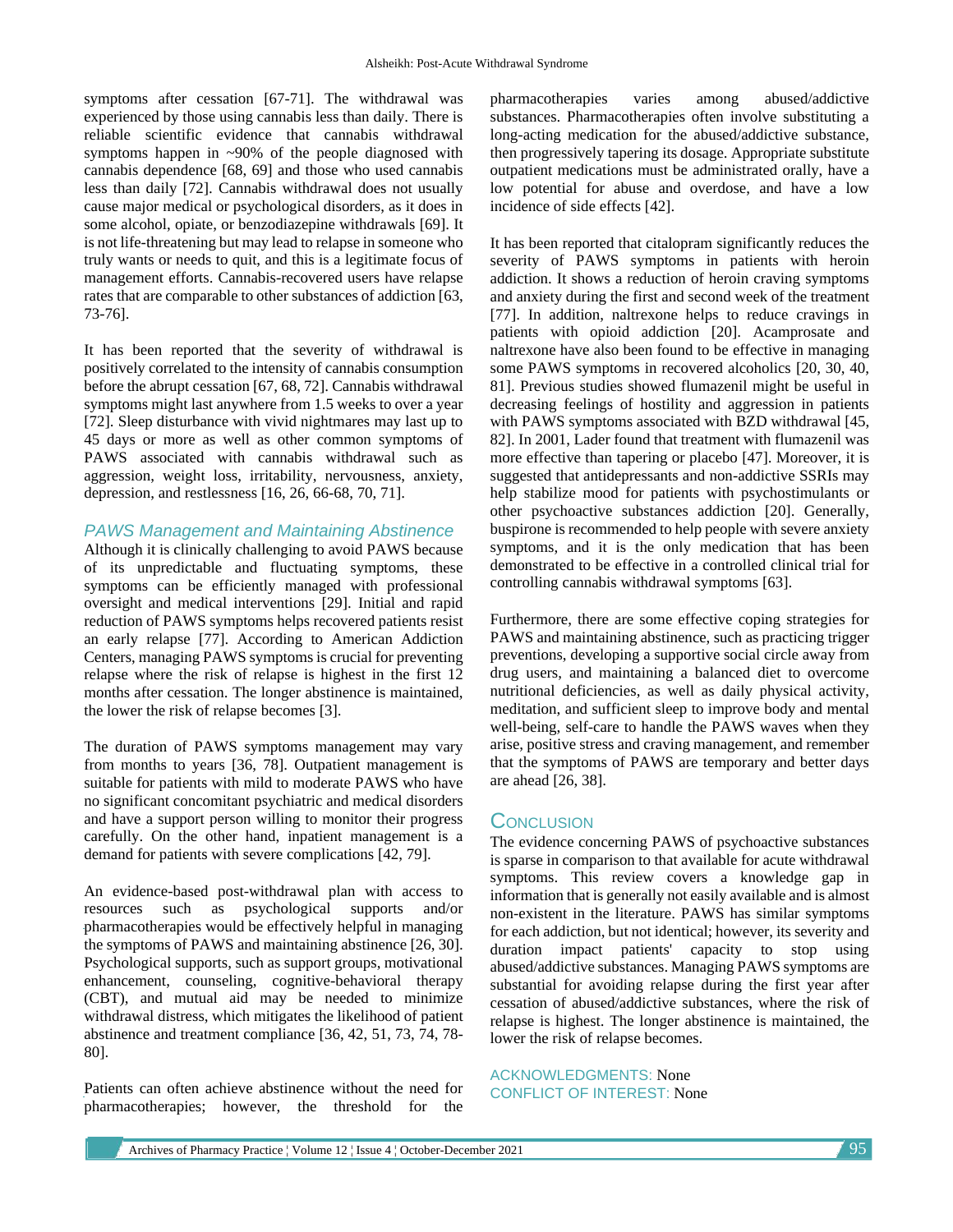#### FINANCIAL SUPPORT: None ETHICS STATEMENT: None

#### **REFERENCES**

- 1. Valuck RJ, Orton HD, Libby AM. Antidepressant discontinuation and risk of suicide attempt: a retrospective, nested case-control study. J Clin Psychiatry. 2009;70(8).
- 2. Fava GA, Gatti A, Belaise C, Guidi J, Offidani E. Withdrawal symptoms after selective serotonin reuptake inhibitor discontinuation: a systematic review. Psychother Psychosom. 2015;84(2):72-81.
- 3. American Addiction Centers. Drug and Alcohol Withdrawal Symptoms, Timelines, and Treatment. Updated May 19, 2021(a). Accessed June 6, 2021, from https://americanaddictioncenters.org/withdrawal-timelines-treatments
- 4. Soboleva MS, Loskutova EE, Kosova IV, Amelina IV. Problems and the Prospects of Pharmaceutical Consultation in the Drugstores. Arch Pharm Pract. 2020;11(2):154-9.
- 5. Ibrahim AA, Abdelbasset WK. The role of physical exercise in treating people with non-alcoholic fatty liver disease. J Adv Pharm Educ Res. 2020;10(2):64-70.
- 6. Bayard M, Mcintyre J, Hill K, Woodside J. Alcohol withdrawal syndrome. Am Fam Physician. 2004;69(6):1443-50.
- 7. Chouinard G, Chouinard VA. New classification of selective serotonin reuptake inhibitor withdrawal. Psychother Psychosom. 2015;84(2):63- 71.
- 8. Lerner A, Klein M. Dependence, withdrawal and rebound of CNS drugs: an update and regulatory considerations for new drugs development. Brain Commun. 2019;1(1):fcz025.
- 9. Substance Abuse and Mental Health Services Administration [SAMHSA]. Key substance use and mental health indicators in the United States: Results from the 2019 National Survey on Drug Use and Health (HHS Publication No. PEP20-07-01-001, NSDUH Series H-55). 2020.
- 10. Ries RK, Fiellin DA, Miller SC, Saitz R. The ASAM principles of addiction medicine. Lippincott Williams & Wilkins; 2014.
- 11. Simoni-Wastila L, Yang HK. Psychoactive drug abuse in older adults. Am J Geriatr Pharmacother. 2006;4(4):380-94.
- 12. Agrawal A, Pergadia ML, Lynskey MT. Is there evidence for symptoms of cannabis withdrawal in the national epidemiologic survey of alcohol and related conditions?. Am J Addict. 2008;17(3):199-208.
- 13. Copersino ML, Boyd SJ, Tashkin DP, Huestis MA, Heishman SJ, Dermand JC, et al. Sociodemographic characteristics of cannabis smokers and the experience of cannabis withdrawal. Am J Drug Alcohol Abuse. 2010;36(6):311-9.
- 14. Chen WY, Huang MC, Lin SK. Gender differences in subjective discontinuation symptoms associated with ketamine use. Subst Abuse Treat Prev Policy. 2014;9(1):1-7.
- 15. Chartier KG, Sanchez K, Killeen TK, Burrow A, Carmody T, Greer TL, et al. Men and women from the STRIDE clinical trial: an assessment of stimulant abstinence symptom severity at residential treatment entry. Am J Addict. 2015;24(4):336-40.
- 16. Herrmann ES, Weerts EM, Vandrey R. Sex differences in cannabis withdrawal symptoms among treatment-seeking cannabis users. Exp Clin Psychopharmacol. 2015;23(6):415.
- 17. Cuttler C, Mischley LK, Sexton M. Sex differences in cannabis use and effects: a cross-sectional survey of cannabis users. Cannabis Cannabinoid Res. 2016;1(1):166-75.
- 18. Rungnirundorn T, Verachai V, Gelernter J, Malison RT, Kalayasiri R. Sex differences in methamphetamine use and dependence in a Thai treatment center. J Addict Med. 2017;11(1):19.
- 19. Lebin LG, Cerimele JM. Recurrent benzodiazepine withdrawal catatonia in an older adult. Am J Psychiatry. 2017;174(10):1001-2.
- 20. American Addiction Centers. Post-Acute-Withdrawal Syndrome (PAWS): An In-Depth Guide. Updated March 16, 2021(b). Accessed June 17, 2021, from https://americanaddictioncenters.org/withdrawaltimelines-treatments/post-acute-withdrawal-syndrome
- 21. Chouinard G. Issues in the clinical use of benzodiazepines: potency, withdrawal, and rebound. J Clin Psychiatry. 2004;65 Suppl 5:7-12.
- 22. Chouinard G, Chouinard VA. Atypical antipsychotics: CATIE study, drug-induced movement disorder and resulting iatrogenic psychiatriclike symptoms, supersensitivity rebound psychosis, and withdrawal discontinuation syndromes. Psychother Psychosom. 2008;77(2):69-77.
- 23. Cosci F, Chouinard G. Acute and persistent withdrawal syndromes following discontinuation of psychotropic medications. Psychother Psychosom. 2020;89(5):283-306.
- 24. Fava GA, Bernardi M, Tomba E, Rafanelli C. Effects of gradual discontinuation of selective serotonin reuptake inhibitors in panic disorder with agoraphobia. Int J Neuropsychopharmacol. 2007;10(6):835-8.
- 25. Aston-Jones G, Harris GC. Brain substrates for increased drug-seeking during protracted withdrawal. Neuropharmacology. 2004;47 Suppl 1:167-79.
- 26. Substance Abuse and Mental Health Services Administration [SAMHSA]. Substance Abuse and Mental Health Services Administration. Protracted Withdrawal. Subst Abus Treat Advis. 2010;9(1):1-8.
- 27. Gorski TT, Miller M. Staying sober: A guide for relapse prevention. Missouri, US: Independence Press; 1986.
- 28. Miller WR, Harris RJ. A simple scale of Gorski's warning signs for relapse. J Stud Alcohol. 2000;61(5):759-65.
- 29. Hazelden Betty Ford Foundation. Post-Acute Withdrawal Syndrome. 2019. Accessed June 31, 2019, from https://www.hazeldenbettyford.org/articles/post-acute-withdrawalsyndrome
- 30. Resnick Neuropsychiatric Hospital at UCLA. Adult Acute Partial Hospitalization Program. Post-Acute Withdrawal Syndrome. (n.d.). Accessed June 15, 2021, from https://www.uclahealth.org/resnick/post-acute-withdrawal-syndrome.
- 31. Volkow ND, Chang L, Wang GJ, Fowler JS, Franceschi D, Sedler M, et al. Loss of dopamine transporters in methamphetamine abusers recovers with protracted abstinence. J Neurosci. 2001;21(23):9414-8.
- 32. Seger D. Neuroadaptations and drugs of abuse. Toxicol Lett. 2010;196:S15.
- 33. Koob GF, Le Moal M. Drug addiction, dysregulation of reward, and allostasis. Neuropsychopharmacology. 2001;24(2):97-129.
- 34. Goldstein RZ, Volkow ND. Drug addiction and its underlying neurobiological basis: neuroimaging evidence for the involvement of the frontal cortex. Am J Psychiatry. 2002;159(10):1642-52.
- 35. Koob GF. Neurobiological substrates for the dark side of compulsivity in addiction. Neuropharmacology. 2009;56 (Suppl 1):18-31.
- 36. Ashton H. Protracted withdrawal syndromes from benzodiazepines. J Subst Abuse Treat. 1991;8(1-2):19-28.
- 37. Drug Enforcement Administration. Drugs of abuse: a DEA resource guide. Drug Enforcement Administration, US Department of Justice. 2020. Accessed June 13, 2021, from https://www.dea.gov/sites/default/files/2020- 04/Drugs%20of%20Abuse%202020-Web%20Version-508%20compliant-4-24-20\_0.pdf
- American Addiction Centers. What Is Post-Acute Withdrawal Syndrome?. Updated 2021(c). Accessed July 21, 2021, from https://drugabuse.com/treatment/withdrawal/post-acute-withdrawalsyndrome/
- 39. Brower KJ. Alcohol's effects on sleep in alcoholics. Alcohol Res Health. 2001;25(2):110.
- 40. Center for Substance Abuse Treatment. Acamprosate: a new medication for alcohol use disorders. Substance Abuse and Mental Health Services Administration (SAMHSA) products, 2005.
- 41. Galbicsek, C. Alcohol Withdrawal. Alcohol Rehab Guide. 2021. Accessed June 6, 2021, from https://www.alcoholrehabguide.org/alcohol/withdrawal/#sources
- 42. Kosten TR, O'Connor PG. Management of drug and alcohol withdrawal. N Engl J Med. 2003;348(18):1786-95.
- 43. Möhler H, Fritschy JM, Rudolph U. A new benzodiazepine pharmacology. Pharmacol Exp Ther. 2002;300(1):2-8.
- 44. Griffin CE, Kaye AM, Bueno FR, Kaye AD. Benzodiazepine pharmacology and central nervous system-mediated effects. Ochsner J. 2013;13(2):214-23.